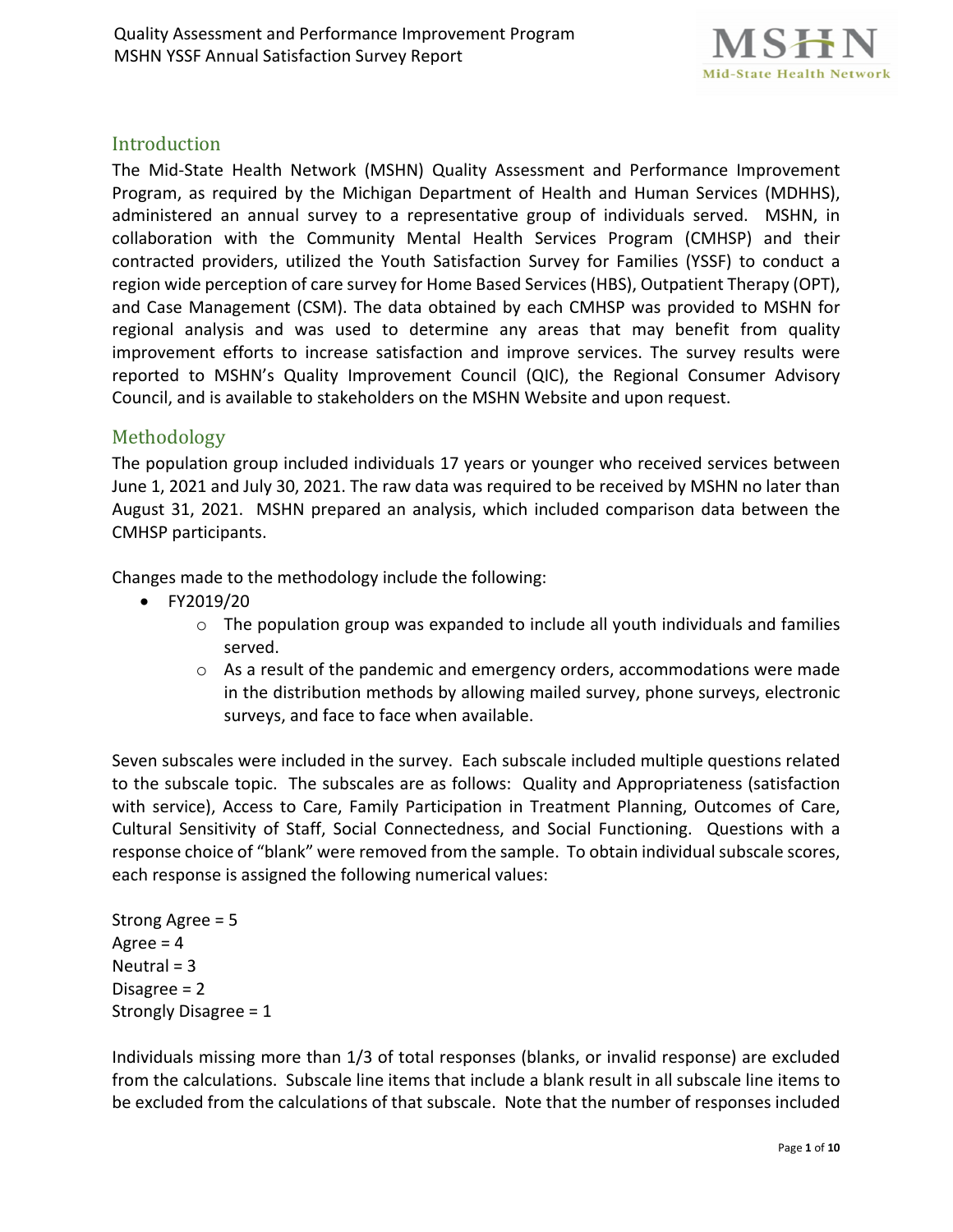

in the subscale average/mean and subscale percentage of agreement could be less than that of each individual question as a result of the exclusion of unanswered questions when calculating the subscale.

Individual mean scores greater than or equal to 3.50 are classified as being "in agreement." The total number of respondents "in agreement" is then divided by the total number of respondents with the result multiplied by 100.

The results are analyzed as follows:

PIHP and CMHSP

- By Subscale
- By Subscale Line Item

### Survey Response Rates

The response rate was calculated by dividing the number of surveys received by the number distributed. The number of surveys distributed was determined using three different methods; number mailed, the number offered, the unique number of individuals served during the time period. The process used for distribution may skew the response rates. Figure 1 indicates the return rate for each CMHSP where data was available prior to August 31, 2021.

|                | 2013                     | 2014                     | 2015                     | 2016/17                  | 2019/20**         |                   | 2020/21**                     |                 |
|----------------|--------------------------|--------------------------|--------------------------|--------------------------|-------------------|-------------------|-------------------------------|-----------------|
| <b>YSSF</b>    | <b>Response</b><br>Rates | <b>Response</b><br>Rates | <b>Response</b><br>Rates | <b>Response</b><br>Rates | Response<br>Rates | Response<br>Rates | Distributed/<br><b>Served</b> | <b>Received</b> |
| <b>MSHN</b>    | 32%                      | 22%                      | 40%                      | 33%                      | 17%               | 15%               | 3783                          | 575             |
| <b>BABH</b>    | 15%                      | 28%                      | 15%                      | 30%                      | 13%               | 14%               | 390                           | 54              |
| <b>CEI</b>     | 37%                      | 9%                       | 63%                      | 10%                      | 9%                | 2%                | 861                           | 17              |
| <b>CMHCM</b>   | 24%                      | 31%                      | 41%                      | 39%                      | 5%                | 9%                | 565                           | 51              |
| <b>GIHN</b>    | 95%                      | 42%                      | 31%                      | 70%                      | 23%               | 10%               | 224                           | 22              |
| <b>HBH</b>     | 10%                      | 100%                     | 38%                      | 41%                      | 9%                | 21%               | 58                            | 12              |
| The Right Door | $\ast$                   | 52%                      | 35%                      | 46%                      | 11%               | 21%               | 165                           | 34              |
| Lifeways       | 15%                      | 34%                      | 33%                      | 36%                      | 59%               | 42%               | 389                           | 163             |
| <b>MCN</b>     | 20%                      | 32%                      | 34%                      | 39%                      | 9%                | 6%                | 149                           | 9               |
| <b>NCMH</b>    | $\ast$                   | 100%                     | 21%                      | 23%                      | 65%               | 39%               | 188                           | 74              |
| Saginaw        | 13%                      | 59%                      | 30%                      | 29%                      | 8%                | 8%                | 531                           | 41              |
| Shiawassee     | 43%                      | 10%                      | 40%                      | 79%                      | 11%               | 12%               | 137                           | 16              |
| <b>TBHS</b>    | 56%                      | 56%                      | 77%                      | 75%                      | 25%               | 65%               | 126                           | 82              |

#### Figure 1. MSHN and CMHSP Participants Return Rate

\*No data available \*\*All youth programs (OPT/CSM/HBS) included in the results.

### Survey Findings

MSHN's percentage of agreement for each subscale for FY21 scored above the desired threshold for five out of seven subscales. Figure 2 demonstrates the performance of each subscale compared to the previous year. MSHN scored the highest in the "Perception of Cultural Sensitivity", "Perception of Access", and "Perception of Participation in Treatment". Each subscale scored above the desired threshold of 80% except the "Perception of Outcomes of Services" and "Perception of Social Functioning".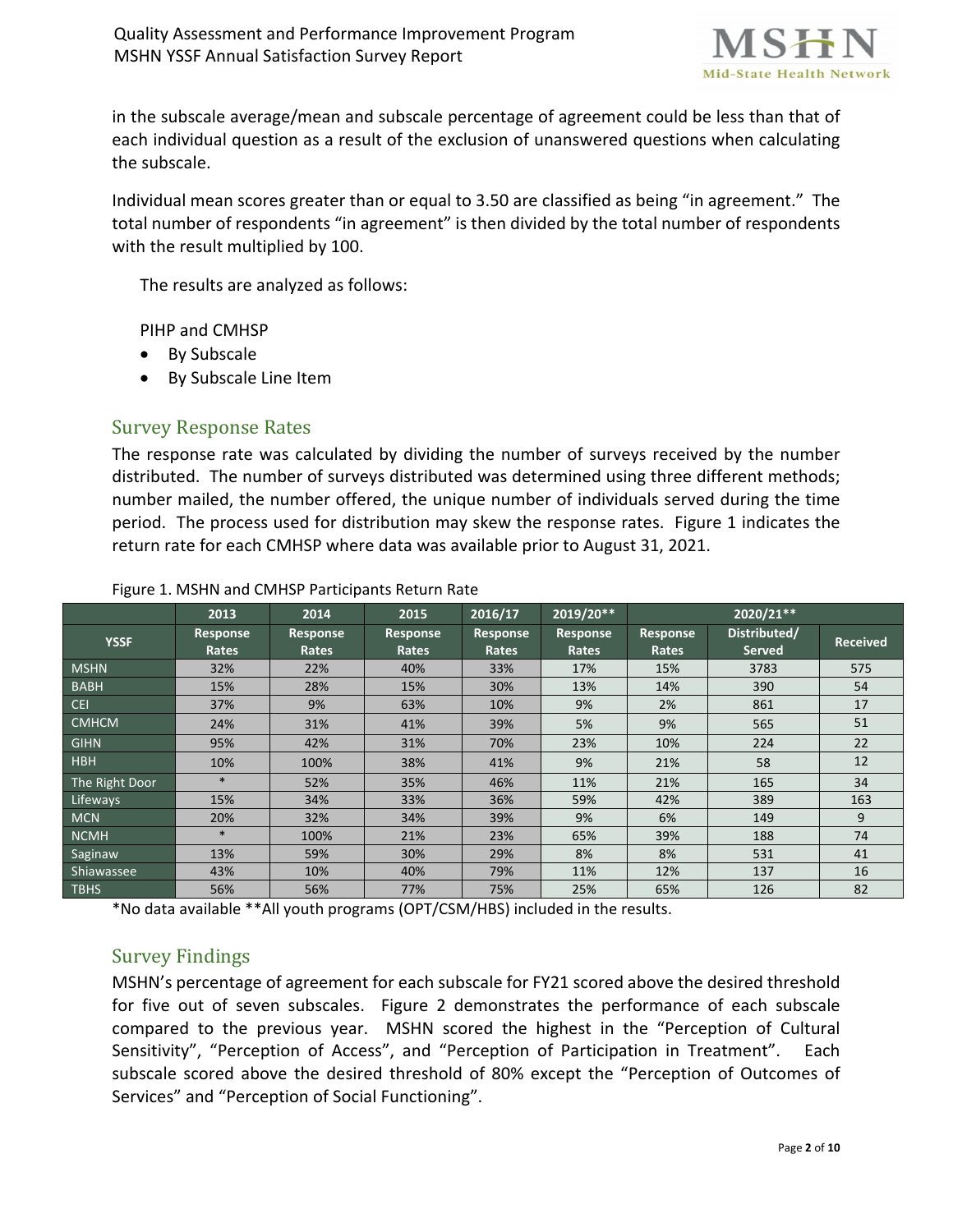

| ີ                                         | ີ           | ີ    | ີ                   |                     |                        |                          |             |                         |
|-------------------------------------------|-------------|------|---------------------|---------------------|------------------------|--------------------------|-------------|-------------------------|
| <b>Subscale</b>                           | <b>MSHN</b> | 2013 | <b>MSHN</b><br>2014 | <b>MSHN</b><br>2015 | <b>MSHN</b><br>2016/17 | <b>MSHN</b><br>2019/20** | U.S<br>2020 | <b>MSHN</b><br>$2021**$ |
|                                           |             |      |                     |                     |                        |                          |             |                         |
| <b>Perception of Cultural Sensitivity</b> |             | 98%  | 99%                 | 97%                 | 98%                    | 98%                      | 94.6%       | 99%                     |
| <b>Perception of Access</b>               |             | 90%  | 92%                 | 90%                 | 90%                    | 95%                      | 89.2%       | 96%                     |
| Perception of Participation in Treatment  |             | 95%  | 95%                 | 96%                 | 95%                    | 94%                      | 89.4%       | 93%                     |
| <b>Perception of Social Connectedness</b> |             | 92%  | 92%                 | 84%                 | 88%                    | 92%                      | 88.4%       | 92%                     |
| <b>Appropriateness</b>                    |             | 90%  | 92%                 | 90%                 | 90%                    | 87%                      | 89.2%       | 89%                     |
| <b>Functioning</b>                        |             |      | 69%                 | 61%                 | 66%                    | 65%                      |             | 71%                     |
| Outcomes                                  |             | 63%  | 65%                 | 60%                 | 65%                    | 62%                      | 74.6%       | 68%                     |

#### Figure 2. MSHN Subscale Ranking Percentage of Agreement

\*\*All programs (OPT/CSM/HBS) included in the results.

In addition to the subscale score, a score is calculated to determine agreement with the individual question. This is completed using two methods. The first method calculates the percentage of those who demonstrated a 3.50 or above (Figure 3 and Appendix A). The second method as demonstrated in Figure 4 provides the mean of each question. A score of 3.50 or higher indicates agreement with the statement.

Figure 3. MSHN YSS Longitudinal Data by Subscale and Subscale Line Item

(2013-2017 includes HBS only; beginning 2019 includes all youth programs OPT, CSM, HBS)

(\* Subscale added in 2014, \*\*Distributed and collected during COVID-19)

| Youth                                                             | 2013 | 2014 | 2015 | 2016/17 | $*$ 2019/20 | $*$ 2020/21 |
|-------------------------------------------------------------------|------|------|------|---------|-------------|-------------|
| <b>Perception of Access</b>                                       | 90%  | 92%  | 90%  | 90%     | 95%         | 96%         |
| Q8. The location of services was convenient for us.               | 96%  | 98%  | 97%  | 97%     | 94%         | 97%         |
| Q9. Services were available at times that were convenient for us. | 96%  | 95%  | 95%  | 96%     | 92%         | 92%         |
| <b>Perception of Participation in Treatment</b>                   | 95%  | 95%  | 96%  | 95%     | 94%         | 93%         |
| Q2. I helped to choose my child's services.                       | 91%  | 90%  | 92%  | 90%     | 92%         | 93%         |
| Q3. I helped to choose my child's treatment goals.                | 98%  | 96%  | 97%  | 97%     | 94%         | 97%         |
| Q6. I participated in my child's treatment.                       | 97%  | 97%  | 99%  | 98%     | 96%         | 87%         |
| <b>Perception of Cultural Sensitivity</b>                         | 98%  | 99%  | 97%  | 98%     | 98%         | 99%         |
| Q12. Staff treated me with respect.                               | 96%  | 100% | 98%  | 99%     | 97%         | 97%         |
| Q13. Staff respected my family's religious/spiritual beliefs.     | 93%  | 94%  | 96%  | 97%     | 94%         | 96%         |
| Q14. Staff spoke with me in a way that I understand.              | 98%  | 99%  | 99%  | 99%     | 98%         | 99%         |
| Q15. Staff were sensitive to my cultural/ethnic background.       | 93%  | 93%  | 95%  | 92%     | 94%         | 96%         |
| Appropriateness                                                   | 90%  | 92%  | 90%  | 90%     | 87%         | 89%         |
| Q1. Overall, I am satisfied with the services my child received.  | 92%  | 93%  | 95%  | 95%     | 89%         | 90%         |
| Q4. The people helping my child stuck with us no matter what.     | 91%  | 91%  | 93%  | 92%     | 89%         | 89%         |
| Q5. I felt my child had someone to talk to when she/he was        | 88%  | 90%  | 92%  | 89%     | 85%         | 81%         |
| troubled.                                                         |      |      |      |         |             |             |
| Q7. The services my child and/or family received were right for   | 91%  | 88%  | 92%  | 92%     | 87%         | 82%         |
| us.                                                               |      |      |      |         |             |             |
| Q10. My family got the help we wanted for my child.               | 86%  | 82%  | 87%  | 87%     | 82%         | 83%         |
| Q11. My family got as much help as we needed for my child.        | 80%  | 77%  | 80%  | 83%     | 75%         | 80%         |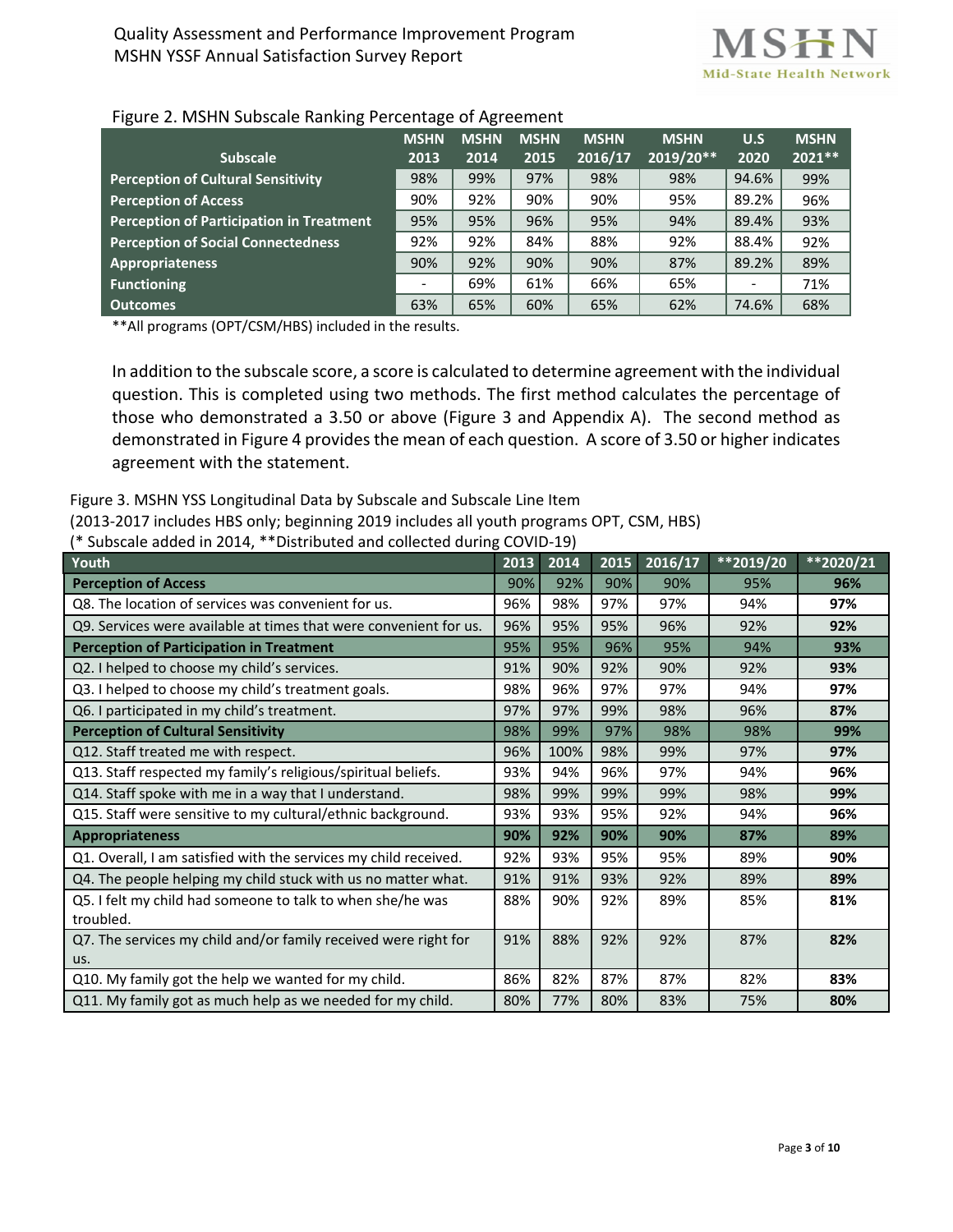#### Quality Assessment and Performance Improvement Program MSHN YSSF Annual Satisfaction Survey Report

# MSHN Mid-State Health Network

| Youth                                                            | 2013   | 2014 | 2015 | 2016/17 | **2019/20 | $*$ 2020/21 |
|------------------------------------------------------------------|--------|------|------|---------|-----------|-------------|
| <b>Perception of Outcome of Services</b>                         | 63%    | 65%  | 60%  | 65%     | 62%       | 68%         |
| Q16. My child is better at handling daily life.                  | 65%    | 69%  | 64%  | 68%     | 64%       | 69%         |
| Q17. My child gets along better with family.                     | 67%    | 67%  | 63%  | 67%     | 63%       | 70%         |
| Q18. My child gets along better with friends and other people.   | 65%    | 63%  | 61%  | 62%     | 64%       | 69%         |
| Q19. My child is doing better in school and/or work.             | 62%    | 65%  | 61%  | 65%     | 53%       | 62%         |
| Q20. My child is better able to cope when things go wrong.       | 58%    | 59%  | 56%  | 58%     | 56%       | 59%         |
| Q21. I am satisfied with our family life right now.              | 56%    | 61%  | 55%  | 61%     | 66%       | 70%         |
| Q22. My child is better able to do things he or she wants to do. | 63%    | 66%  | 62%  | 68%     | 69%       | 71%         |
| <b>Perception of Social Connectedness</b>                        | 92%    | 92%  | 84%  | 88%     | 92%       | 92%         |
| Q23. I know people who will listen and understand me when I      | 88%    | 88%  | 85%  | 88%     | 89%       | 91%         |
| need to talk.                                                    |        |      |      |         |           |             |
| Q24. I have people that I am comfortable talking with about my   | 88%    | 91%  | 88%  | 89%     | 93%       | 93%         |
| child's problems.                                                |        |      |      |         |           |             |
| Q25. In a crisis, I would have the support I need from family or | 76%    | 80%  | 81%  | 82%     | 88%       | 86%         |
| friends.                                                         |        |      |      |         |           |             |
| Q26. I have people with whom I can do enjoyable things.          | 79%    | 87%  | 81%  | 88%     | 89%       | 89%         |
| <b>Perception of Social Functioning</b>                          | $\ast$ | 69%  | 61%  | 66%     | 65%       | 71%         |
| Q16. My child is better at handling daily life.                  | 65%    | 69%  | 64%  | 68%     | 64%       | 69%         |
| Q17. My child gets along better with family.                     | 67%    | 67%  | 63%  | 67%     | 63%       | 70%         |
| Q18. My child gets along better with friends and other people.   | 65%    | 63%  | 61%  | 62%     | 64%       | 69%         |
| Q19. My child is doing better in school and/or work.             | 62%    | 65%  | 61%  | 65%     | 53%       | 62%         |
| Q20. My child is better able to cope when things go wrong.       | 58%    | 59%  | 56%  | 58%     | 56%       | 59%         |
| Q22. My child is better able to do things he or she wants to do. | 63%    | 66%  | 62%  | 68%     | 69%       | 71%         |

Figure 4. The mean score for each subscale on scale from 1-5 with 5 being "Strongly Agree".

|                                          | <b>MSHN</b> | <b>MSHN</b> |
|------------------------------------------|-------------|-------------|
| <b>Subscale</b>                          | 2020        | 2021        |
| Perception of Cultural Sensitivity       | 4.60        | 4.66        |
| Perception of Access                     | 4.50        | 4.56        |
| Perception of Participation in Treatment | 4.47        | 4.43        |
| Perception of Social Connectedness       | 4.33        | 4.38        |
| Appropriateness                          | 4.31        | 4.27        |
| Functioning                              | 3.70        | 3.80        |
| <b>Outcomes</b>                          | 3.70        | 3.80        |

### Summary

The Youth Satisfaction Survey for Families was completed by each CMHSP Participant. Each survey was scored separately for comparison purposes. The survey consisted of the following subscales: perception of access, perception participation treatment, perception of cultural sensitivity, appropriateness, perception of outcomes of services, perception of social connectedness, perception of social functioning.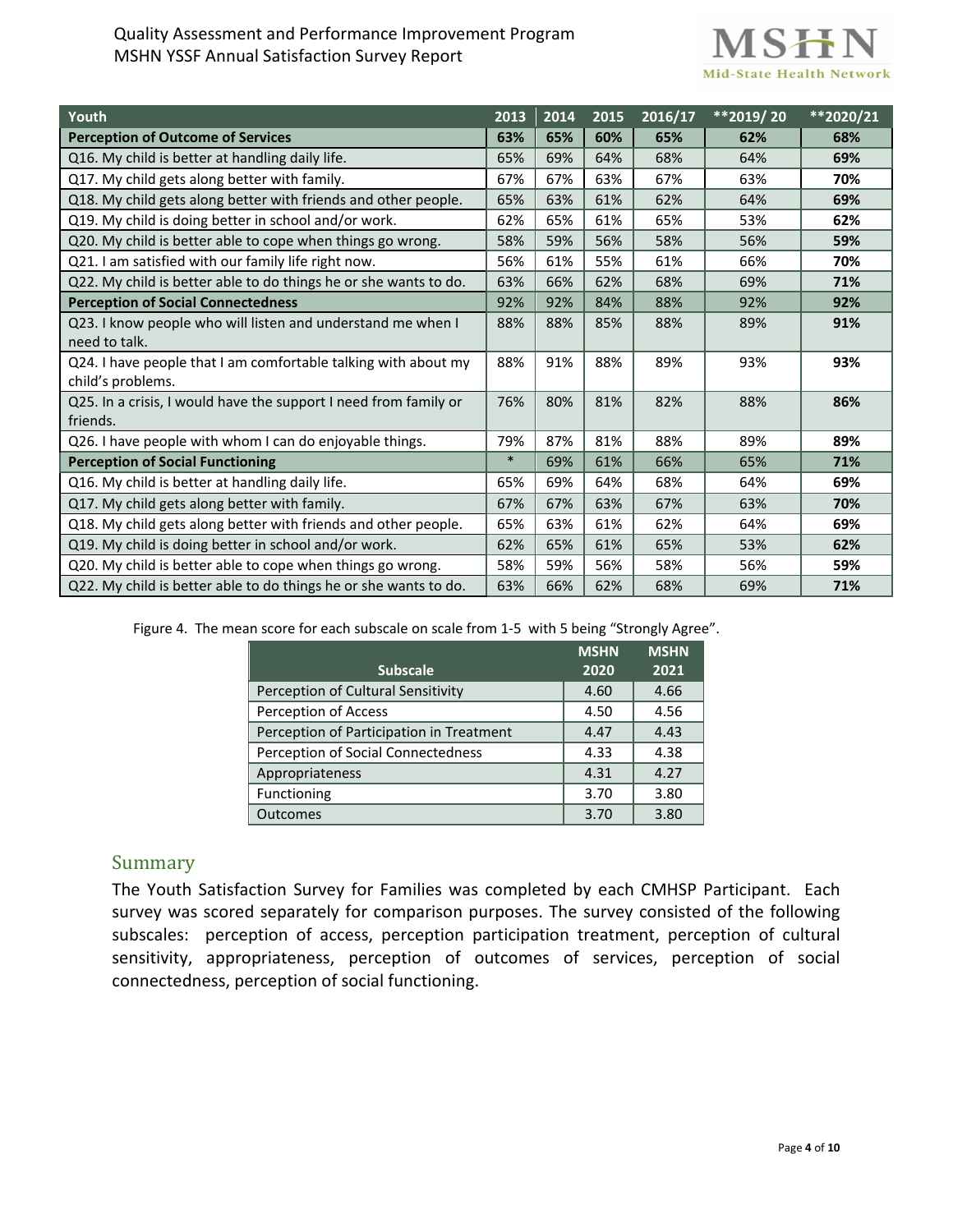Quality Assessment and Performance Improvement Program MSHN YSSF Annual Satisfaction Survey Report



The subscales in which MSHN performed above the 80% standard include the following:

- Perception of Cultural Sensitivity
- Perception of Access
- Participation in Treatment
- Social Connectedness
- Appropriateness

The subscale line items (questions) that scored the highest include:

- Q14. Staff spoke with me in a way that I understand (4.70)
- Q12. Staff treated me with respect (4.70)
- Q13. Staff respected my family's religious/spiritual beliefs (4.63)
- Q15. Staff were sensitive to my cultural/ethnic background (4.62)
- Q8. The location of services was convenient for us. (4.61)

Growth areas to consider include areas that perform below the 80% for subscales or below 3.50 in the subscale line items indicating disagreement. In the absence of scores below 80% or below a score of 3.50 for the subscale line item, consideration should be given to the questions that are ranked the lowest or have demonstrated a decrease since the previous year.

Subscales where MSHN did not score above the desired performance included the following:

- Perception of Outcomes of Services (68% an increase from 62%)
- Perception of Social Functioning (71% an increase from 65%)

No subscale line items (questions) scored below a 3.50. the following question scored the lowest indicating room for improvement:

- Q17. My child gets along better with family (3.83 an increase from 3.75)
- Q19. My child is doing better in school and/or work (3.78 an increase from 3.57)
- Q20. My child is better able to cope when things go wrong (3.63 an increase from 3.55)

#### Recommendations

- Distribute the 2020/21 Perception of Care Report to the CMHSP participants through the following committee/council review: Quality Improvement Council (QIC), Regional Consumer Advisory Committee (RCAC)
- Each CMHSP to review internally to establish an action plan identifying growth areas, barriers, interventions, and process to monitor effectiveness of interventions.
- Evaluate methodology to incorporate a length of time open to treatment to complete survey.

**Completed by:** Sandy Gettel Quality Manager MSHN **Date:** September 20, 2021 **Reviewed by MSHN Quality Improvement Council Date:** September 23, 2021 Reviewed by MSHN Regional Advisory Council **Date:** October 8, 2021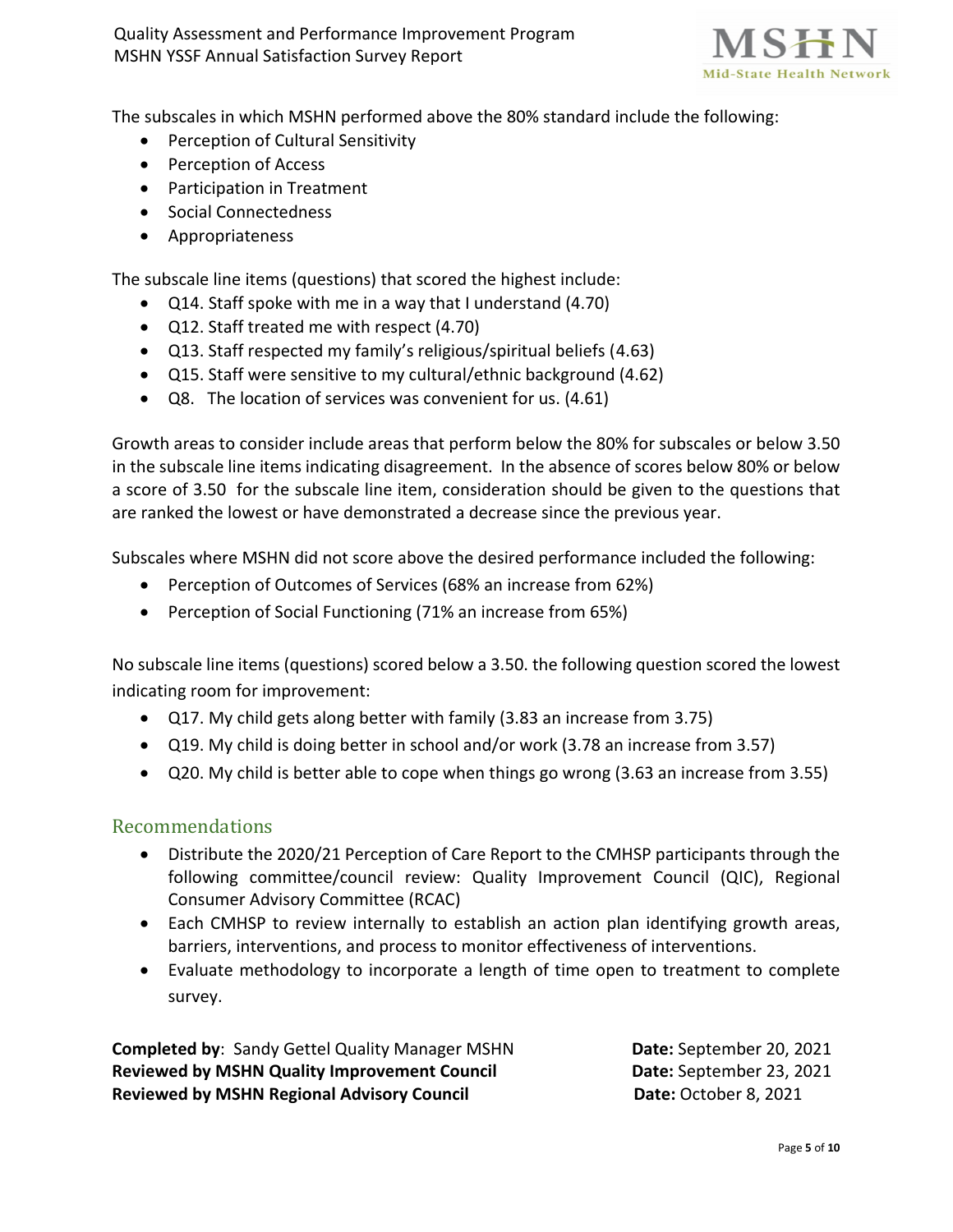

# Appendix A. MSHN and CMHSP Longitudinal Data of Percentage of Agreement

(2013-2017 includes HBS only; beginning 2019 includes all youth programs OPT, CSM, HBS)

|                              |             | <b>MSHN</b> | <b>BABH</b> | <b>CEI</b> | <b>CMHCM</b> | <b>GIHN</b> | <b>HBH</b> | <b>The</b><br>Right | <b>Lifeways</b> | <b>MCN</b> | <b>NCMH</b> | <b>SCCMH</b> | <b>SHW</b> | <b>TBHS</b> |  |
|------------------------------|-------------|-------------|-------------|------------|--------------|-------------|------------|---------------------|-----------------|------------|-------------|--------------|------------|-------------|--|
|                              |             |             |             |            |              |             |            | Door                |                 |            |             |              |            |             |  |
|                              | 2013        | 90%         | 64%         | 86%        | 91%          | 97%         | 100%       | 93%                 | 90%             | 91%        | 100%        | 100%         | 100%       | 91%         |  |
| Appropriate-ness             | 2014        | 92%         | 80%         | 93%        | 92%          | 100%        | 79%        | 91%                 | 93%             | 87%        | 100%        | 90%          | 100%       | 94%         |  |
|                              | 2015        | 90%         | 93%         | 86%        | 85%          | 92%         | 83%        | 89%                 | 91%             | 85%        | 80%         | 94%          | 86%        | 98%         |  |
|                              | 2016/17     | 90%         | 97%         | 90%        | 91%          | 81%         | 86%        | 88%                 | 91%             | 85%        | 80%         | 100%         | 89%        | 98%         |  |
|                              | **2019/20   | 87%         | 79%         | 80%        | 79%          | 87%         | 86%        | 88%                 | 94%             | 88%        | 95%         | 85%          | 77%        | 100%        |  |
|                              | $**2020/21$ | 89%         | 88%         | 65%        | 72%          | 90%         | 100%       | 94%                 | 88%             | 67%        | 93%         | 95%          | 88%        | 99%         |  |
|                              | 2013        | 98%         | 93%         | 99%        | 100%         | 97%         | 100%       | 100%                | 96%             | 100%       | 100%        | 100%         | 100%       | 97%         |  |
|                              | 2014        | 98%         | 93%         | 100%       | 96%          | 100%        | 100%       | 96%                 | 97%             | 93%        | 100%        | 100%         | 100%       | 100%        |  |
|                              | 2015        | 96%         | 100%        | 94%        | 97%          | 96%         | 90%        | 100%                | 96%             | 95%        | 100%        | 83%          | 93%        | 97%         |  |
| Access                       | 2016/17     | 97%         | 98%         | 97%        | 95%          | 95%         | 93%        | 98%                 | 97%             | 90%        | 100%        | 100%         | 98%        | 100%        |  |
|                              | **2019/20   | 95%         | 93%         | 94%        | 92%          | 98%         | 86%        | 100%                | 98%             | 81%        | 96%         | 93%          | 85%        | 100%        |  |
|                              | **2020/21   | 96%         | 94%         | 94%        | 90%          | 95%         | 100%       | 97%                 | 97%             | 78%        | 95%         | 100%         | 100%       | 99%         |  |
|                              | 2013        | 63%         | 77%         | 86%        | 100%         | 59%         | 100%       | 93%                 | 90%             | 100%       | 100%        | 100%         | 100%       | 97%         |  |
|                              | 2014        | 65%         | 53%         | 73%        | 55%          | 79%         | 57%        | 62%                 | 63%             | 71%        | 40%         | 70%          | 67%        | 74%         |  |
| Outcome of<br>Services       | 2015        | 60%         | 67%         | 71%        | 49%          | 59%         | 51%        | 56%                 | 56%             | 61%        | 66%         | 62%          | 67%        | 64%         |  |
|                              | 2016/17     | 65%         | 71%         | 73%        | 65%          | 49%         | 45%        | 45%                 | 66%             | 59%        | 63%         | 86%          | 55%        | 80%         |  |
|                              | **2019/20   | 62%         | 55%         | 47%        | 38%          | 70%         | 50%        | 62%                 | 67%             | 60%        | 75%         | 56%          | 62%        | 73%         |  |
|                              | $*2020/21$  | 68%         | 62%         | 35%        | 56%          | 55%         | 73%        | 74%                 | 71%             | 56%        | 75%         | 68%          | 56%        | 78%         |  |
|                              | 2013        | 98%         | 86%         | 96%        | 98%          | 97%         | 100%       | 100%                | 97%             | 100%       | 60%         | 100%         | 100%       | 91%         |  |
|                              | 2014        | 99%         | 100%        | 100%       | 100%         | 100%        | 100%       | 100%                | 99%             | 100%       | 100%        | 100%         | 100%       | 97%         |  |
|                              | 2015        | 97%         | 100%        | 96%        | 98%          | 96%         | 100%       | 100%                | 95%             | 96%        | 95%         | 100%         | 93%        | 99%         |  |
|                              | 2016/17     | 98%         | 100%        | 100%       | 100%         | 93%         | 100%       | 100%                | 95%             | 97%        | 100%        | 100%         | 95%        | 100%        |  |
| <b>Cultural Sensitivity</b>  | **2019/20   | 98%         | 96%         | 98%        | 98%          | 100%        | 100%       | 97%                 | 99%             | 100%       | 100%        | 95%          | 100%       | 100%        |  |
|                              | $*2020/21$  | 99%         | 98%         | 100%       | 94%          | 95%         | 100%       | 100%                | 100%            | 100%       | 99%         | 98%          | 94%        | 100%        |  |
|                              | 2013        | 95%         | 46%         | 55%        | 59%          | 81%         | 0%         | 64%                 | 57%             | 64%        | 100%        | 100%         | 60%        | 75%         |  |
| Participation in             | 2014        | 95%         | 93%         | 91%        | 98%          | 100%        | 93%        | 96%                 | 96%             | 87%        | 80%         | 90%          | 100%       | 94%         |  |
| Treatment                    | 2015        | 96%         | 100%        | 94%        | 94%          | 92%         | 100%       | 98%                 | 96%             | 98%        | 100%        | 100%         | 90%        | 99%         |  |
|                              | 2016/17     | 95%         | 98%         | 95%        | 99%          | 92%         | 100%       | 98%                 | 94%             | 93%        | 89%         | 100%         | 92%        | 96%         |  |
|                              | **2019/20   | 94%         | 93%         | 94%        | 96%          | 91%         | 71%        | 97%                 | 97%             | 94%        | 96%         | 95%          | 77%        | 100%        |  |
|                              | **2020/21   | 93%         | 94%         | 94%        | 92%          | 91%         | 100%       | 97%                 | 87%             | 78%        | 96%         | 98%          | 94%        | 100%        |  |
|                              | 2013        | 92%         | 77%         | 86%        | 100%         | 94%         | 100%       | 93%                 | 90%             | 100%       | 100%        | 100%         | 100%       | 97%         |  |
| Connectednes                 | 2014        | 92%         | 93%         | 86%        | 94%          | 100%        | 86%        | 91%                 | 97%             | 93%        | 60%         | 90%          | 67%        | 89%         |  |
| Social                       | 2015        | 84%         | 93%         | 79%        | 85%          | 94%         | 90%        | 87%                 | 83%             | 81%        | 80%         | 100%         | 70%        | 89%         |  |
|                              | 2016/17     | 88%         | 84%         | 88%        | 89%          | 87%         | 68%        | 72%                 | 90%             | 87%        | 67%         | 75%          | 85%        | 88%         |  |
|                              | **2019/20   | 92%         | 91%         | 86%        | 83%          | 95%         | 100%       | 90%                 | 97%             | 94%        | 97%         | 91%          | 92%        | 100%        |  |
|                              | **2020/21   | 92%         | 92%         | 82%        | 76%          | 91%         | 100%       | 100%                | 96%             | 78%        | 90%         | 90%          | 81%        | 96%         |  |
|                              | *2013       | $\ast$      | $\ast$      | $\ast$     | $\ast$       | $\ast$      | $\ast$     | $\ast$              | $\ast$          | $\ast$     | $\ast$      | $\ast$       | $\ast$     | $\ast$      |  |
|                              | 2014        | 69%         | 60%         | 73%        | 60%          | 82%         | 50%        | 71%                 | 66%             | 79%        | 40%         | 90%          | 67%        | 76%         |  |
| <b>Functioning</b><br>Social | 2015        | 61%         | 71%         | 73%        | 50%          | 61%         | 53%        | 59%                 | 55%             | 62%        | 67%         | 67%          | 68%        | 64%         |  |
|                              | 2016/17     | 66%         | 71%         | 74%        | 65%          | 51%         | 43%        | 46%                 | 67%             | 60%        | 63%         | 83%          | 56%        | 80%         |  |
|                              | **2019/20   | 65%         | 56%         | 53%        | 52%          | 72%         | 43%        | 66%                 | 70%             | 60%        | 76%         | 61%          | 62%        | 73%         |  |
|                              | **2020/21   | 71%         | 62%         | 59%        | 65%          | 55%         | 73%        | 76%                 | 73%             | 56%        | 74%         | 72%          | 69%        | 83%         |  |

(\* Subscale not collected in 2013; added in 2014, \*\*Distributed and collected during COVID-19)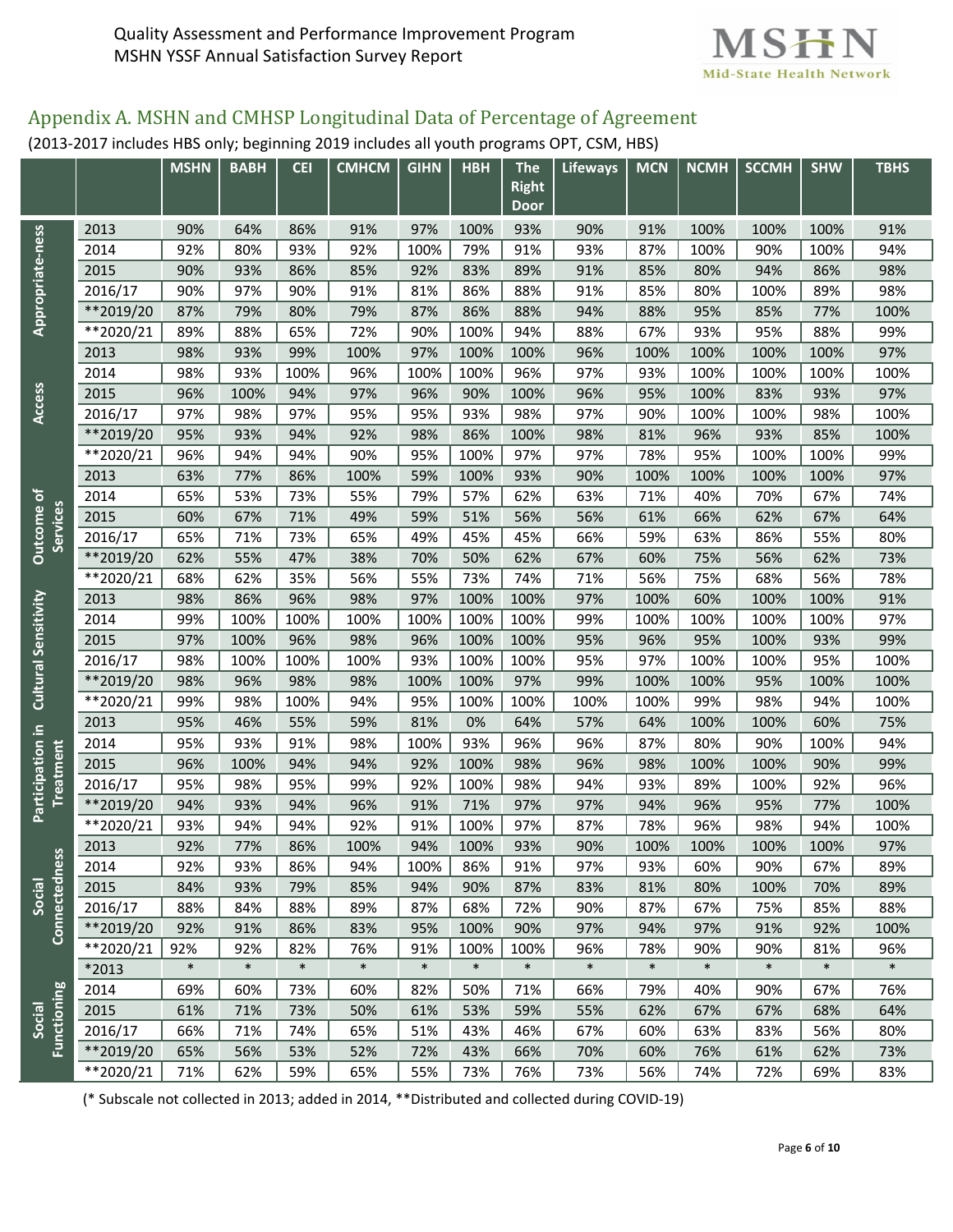

# Appendix B. The CMHSP YSS mean score for each subscale and subscale line item Scale from 1-5 with 5 being "Strongly Agree".

|                                                                  | <b>MSHN</b> | <b>BABH</b> | <b>CEI</b> | <b>CMHCM</b> | <b>GIHN</b> | <b>HBH</b> | The Right<br><b>Door</b> | Lifeways        | <b>MCN</b> | <b>NCMH</b> | <b>SCCMH</b> | <b>SHW</b> | <b>TBHS</b> |
|------------------------------------------------------------------|-------------|-------------|------------|--------------|-------------|------------|--------------------------|-----------------|------------|-------------|--------------|------------|-------------|
| <b>Perception of Access</b>                                      | 4.56        | 4.36        | 4.47       | 4.32         | 4.36        | 4.71       | 4.65                     | 4.60            | 4.00       | 4.71        | 4.52         | 4.31       | 4.75        |
| Q8. The location of services was convenient for us.              | 4.61        | 4.42        | 4.71       | 4.41         | 4.50        | 4.75       | 4.71                     | 4.62            | 4.11       | 4.77        | 4.56         | 4.31       | 4.78        |
| Q9. Services were available at times that were convenient for    | 4.51        | 4.30        | 4.24       | 4.24         | 4.23        | 4.67       | 4.59                     | 4.58            | 3.89       | 4.65        | 4.49         | 4.31       | 4.73        |
| us.                                                              |             |             |            |              |             |            |                          |                 |            |             |              |            |             |
|                                                                  |             |             |            |              |             |            | The Right                |                 |            |             |              |            |             |
|                                                                  | <b>MSHN</b> | <b>BABH</b> | <b>CEI</b> | <b>CMHCM</b> | <b>GIHN</b> | <b>HBH</b> | <b>Door</b>              | <b>Lifeways</b> | <b>MCN</b> | <b>NCMH</b> | <b>SCCMH</b> | <b>SHW</b> | <b>TBHS</b> |
| <b>Perception of Participation in Treatment</b>                  | 4.43        | 4.24        | 4.29       | 4.31         | 4.24        | 4.69       | 4.69                     | 4.20            | 4.19       | 4.68        | 4.47         | 4.50       | 4.79        |
| Q2. I helped to choose my child's services.                      | 4.46        | 4.13        | 3.88       | 4.18         | 4.27        | 4.67       | 4.53                     | 4.57            | 4.22       | 4.58        | 4.29         | 4.44       | 4.78        |
| Q3. I helped to choose my child's treatment goals.               | 4.60        | 4.22        | 4.29       | 4.31         | 4.36        | 4.67       | 4.74                     | 4.69            | 4.33       | 4.77        | 4.59         | 4.56       | 4.80        |
| Q6. I participated in my child's treatment.                      | 4.23        | 4.37        | 4.71       | 4.45         | 4.09        | 4.75       | 4.79                     | 3.35            | 4.00       | 4.70        | 4.54         | 4.50       | 4.79        |
|                                                                  |             |             |            |              |             |            | The Right                |                 |            |             |              |            |             |
|                                                                  | <b>MSHN</b> | <b>BABH</b> | <b>CEI</b> | <b>CMHCM</b> | <b>GIHN</b> | <b>HBH</b> | <b>Door</b>              | <b>Lifeways</b> | <b>MCN</b> | <b>NCMH</b> | <b>SCCMH</b> | <b>SHW</b> | <b>TBHS</b> |
| <b>Perception of Cultural Sensitivity</b>                        | 4.66        | 4.36        |            | 4.73<br>4.49 | 4.43        | 4.79       | 4.80                     | 4.67            | 4.31       | 4.87        | 4.56         | 4.47       | 4.87        |
| Q12. Staff treated me with respect.                              | 4.70        | 4.48        | 4.65       | 4.49         | 4.50        | 4.83       | 4.76                     | 4.74            | 4.22       | 4.84        | 4.59         | 4.56       | 4.89        |
| Q13. Staff respected my family's religious/spiritual beliefs.    | 4.63        | 4.31        | 4.75       | 4.44         | 4.32        | 4.75       | 4.79                     | 4.64            | 4.33       | 4.89        | 4.53         | 4.31       | 4.85        |
| Q14. Staff spoke with me in a way that I understand.             | 4.70        | 4.43        | 4.82       | 4.57         | 4.45        | 4.83       | 4.82                     | 4.71            | 4.33       | 4.88        | 4.66         | 4.56       | 4.85        |
| Q15. Staff were sensitive to my cultural/ethnic background.      | 4.62        | 4.22        | 4.71       | 4.46         | 4.45        | 4.75       | 4.82                     | 4.61            | 4.33       | 4.88        | 4.46         | 4.44       | 4.86        |
|                                                                  |             |             |            |              |             |            | <b>The Right</b>         |                 |            |             |              |            |             |
|                                                                  | <b>MSHN</b> | <b>BABH</b> | <b>CEI</b> | <b>CMHCM</b> | <b>GIHN</b> | <b>HBH</b> | <b>Door</b>              | <b>Lifeways</b> | <b>MCN</b> | <b>NCMH</b> | <b>SCCMH</b> | <b>SHW</b> | <b>TBHS</b> |
| <b>Appropriateness</b>                                           | 4.27        | 4.15        | 3.59       | 3.95         | 4.17        | 4.71       | 4.51                     | 4.10            | 3.78       | 4.50        | 4.34         | 4.23       | 4.72        |
| Q1. Overall, I am satisfied with the services my child received. | 4.42        | 4.22        | 3.47       | 4.06         | 4.32        | 4.58       | 4.59                     | 4.50            | 4.11       | 4.53        | 4.44         | 4.25       | 4.73        |
| Q4. The people helping my child stuck with us no matter what.    | 4.45        | 4.19        | 4.12       | 4.04         | 4.24        | 4.83       | 4.68                     | 4.46            | 3.78       | 4.70        | 4.37         | 4.31       | 4.76        |
| Q5. I felt my child had someone to talk to when she/he was       | 4.14        | 4.15        | 3.76       | 4.00         | 4.33        | 4.83       | 4.53                     | 3.56            | 3.78       | 4.50        | 4.32         | 4.13       | 4.77        |
| troubled.                                                        |             |             |            |              |             |            |                          |                 |            |             |              |            |             |
| Q7. The services my child and/or family received were right      | 4.12        | 4.21        | 3.71       | 4.04         | 4.18        | 4.75       | 4.47                     | 3.47            | 3.78       | 4.47        | 4.44         | 4.44       | 4.76        |
| for us.                                                          |             |             |            |              |             |            |                          |                 |            |             |              |            |             |
| Q10. My family got the help we wanted for my child.              | 4.30        | 4.07        | 3.29       | 3.86         | 4.09        | 4.67       | 4.38                     | 4.38            | 3.67       | 4.45        | 4.32         | 4.25       | 4.68        |
| Q11. My family got as much help as we needed for my child.       | 4.20        | 4.06        | 3.18       | 3.71         | 3.86        | 4.58       | 4.44                     | 4.26            | 3.56       | 4.34        | 4.15         | 4.00       | 4.64        |

(\* Subscale not collected in 2013; added in 2014, \*\*Distributed and collected during COVID-19)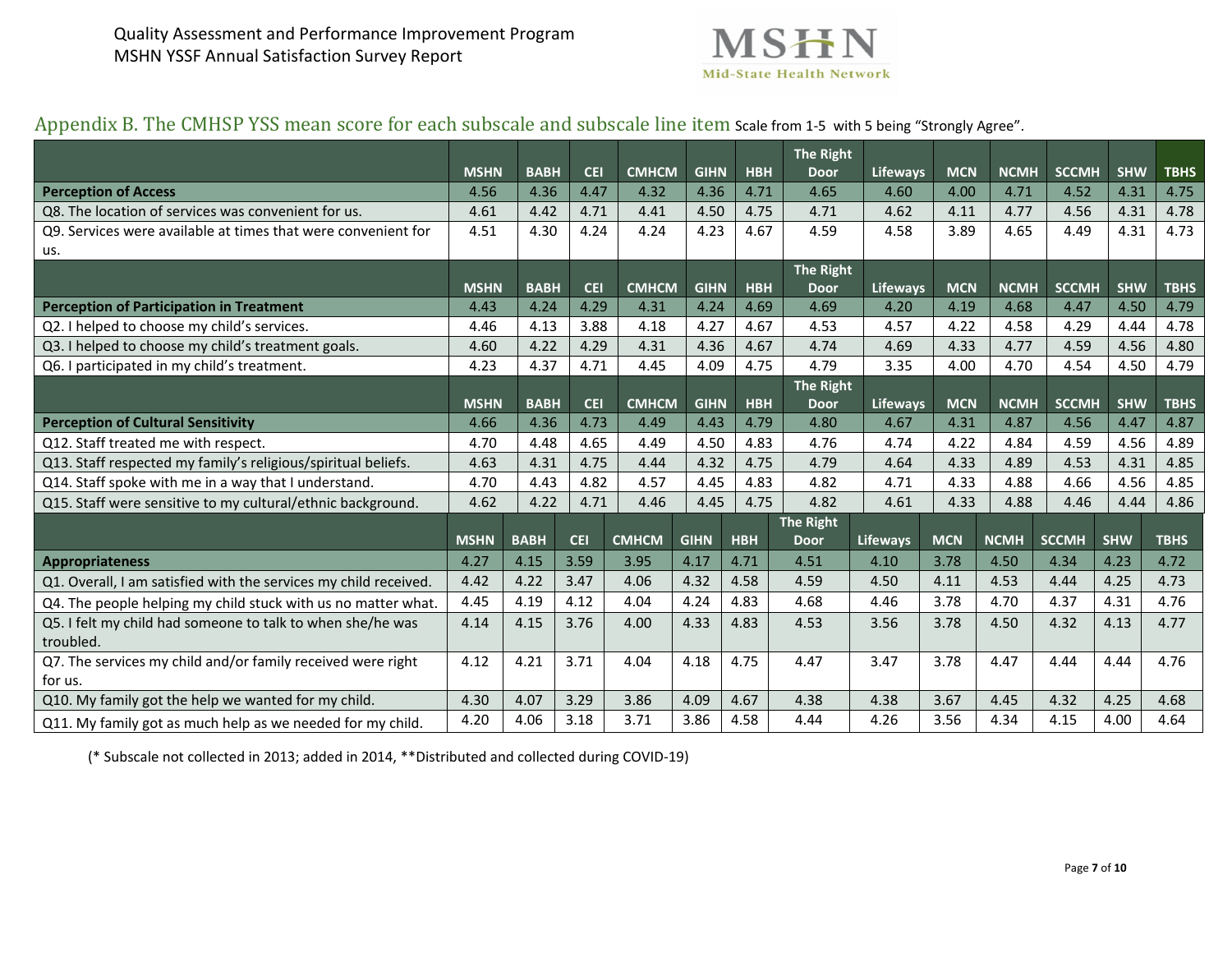## Quality Assessment and Performance Improvement Program MSHN YSSF Annual Satisfaction Survey Report



|                                                                                     |             |             |            |              |             |            | <b>The Right</b> |                 |            |             |              |            |             |
|-------------------------------------------------------------------------------------|-------------|-------------|------------|--------------|-------------|------------|------------------|-----------------|------------|-------------|--------------|------------|-------------|
|                                                                                     | <b>MSHN</b> | <b>BABH</b> | <b>CEI</b> | <b>CMHCM</b> | <b>GIHN</b> | <b>HBH</b> | <b>Door</b>      | <b>Lifeways</b> | <b>MCN</b> | <b>NCMH</b> | <b>SCCMH</b> | <b>SHW</b> | <b>TBHS</b> |
| <b>Perception of Outcome of Services</b>                                            | 3.80        | 3.70        | 3.34       | 3.63         | 3.44        | 3.88       | 3.80             | 3.88            | 3.21       | 4.04        | 3.75         | 3.58       | 3.92        |
| Q16. My child is better at handling daily life.                                     | 3.84        | 3.81        | 3.35       | 3.78         | 3.45        | 4.00       | 3.94             | 3.83            | 3.00       | 4.14        | 3.78         | 3.50       | 3.95        |
| Q17. My child gets along better with family.                                        | 3.83        | 3.74        | 3.65       | 3.60         | 3.45        | 3.92       | 3.88             | 3.88            | 3.44       | 4.04        | 3.83         | 3.56       | 3.94        |
| Q18. My child gets along better with friends and other<br>people.                   | 3.84        | 3.74        | 3.53       | 3.60         | 3.41        | 3.92       | 3.94             | 3.86            | 3.11       | 4.14        | 3.85         | 3.63       | 4.00        |
| Q19. My child is doing better in school and/or work.                                | 3.78        | 3.45        | 3.12       | 3.65         | 3.23        | 3.82       | 3.79             | 3.99            | 3.33       | 3.93        | 3.70         | 3.56       | 3.90        |
| Q20. My child is better able to cope when things go wrong.                          | 3.63        | 3.57        | 2.94       | 3.50         | 3.41        | 3.73       | 3.65             | 3.64            | 3.11       | 3.84        | 3.63         | 3.56       | 3.79        |
| Q21. I am satisfied with our family life right now.                                 | 3.82        | 3.83        | 3.29       | 3.55         | 3.59        | 3.91       | 3.71             | 3.94            | 3.22       | 4.12        | 3.62         | 3.44       | 3.89        |
| Q22. My child is better able to do things he or she wants to                        | 3.86        | 3.74        | 3.53       | 3.69         | 3.55        | 3.82       | 3.71             | 3.98            | 3.22       | 4.07        | 3.85         | 3.81       | 3.94        |
| do.                                                                                 |             |             |            |              |             |            |                  |                 |            |             |              |            |             |
|                                                                                     |             |             |            |              |             |            | <b>The Right</b> |                 |            |             |              |            |             |
|                                                                                     | <b>MSHN</b> | <b>BABH</b> | <b>CEI</b> | <b>CMHCM</b> | <b>GIHN</b> | <b>HBH</b> | <b>Door</b>      | <b>Lifeways</b> | <b>MCN</b> | <b>NCMH</b> | <b>SCCMH</b> | <b>SHW</b> | <b>TBHS</b> |
| <b>Perception of Social Connectedness</b>                                           | 4.38        | 4.20        | 4.07       | 4.01         | 4.20        | 4.67       | 4.48             | 4.41            | 3.64       | 4.58        | 4.53         | 4.14       | 4.57        |
| Q23. I know people who will listen and understand me<br>when I need to talk.        | 4.46        | 4.21        | 4.29       | 4.02         | 4.09        | 4.67       | 4.59             | 4.45            | 3.44       | 4.64        | 5.22         | 4.06       | 4.60        |
| Q24. I have people that I am comfortable talking with<br>about my child's problems. | 4.46        | 4.28        | 4.12       | 4.04         | 4.18        | 4.75       | 4.68             | 4.53            | 3.56       | 4.70        | 4.43         | 4.13       | 4.66        |
| Q25. In a crisis, I would have the support I need from family<br>or friends.        | 4.28        | 4.25        | 3.76       | 4.02         | 4.18        | 4.58       | 4.32             | 4.28            | 3.78       | 4.42        | 4.29         | 4.19       | 4.50        |
| Q26. I have people with whom I can do enjoyable things.                             | 4.32        | 4.06        | 4.12       | 3.96         | 4.36        | 4.67       | 4.32             | 4.36            | 3.78       | 4.55        | 4.20         | 4.19       | 4.54        |
|                                                                                     |             |             |            |              |             |            | <b>The Right</b> |                 |            |             |              |            |             |
|                                                                                     | <b>MSHN</b> | <b>BABH</b> | <b>CEI</b> | <b>CMHCM</b> | <b>GIHN</b> | <b>HBH</b> | <b>Door</b>      | <b>Lifeways</b> | <b>MCN</b> | <b>NCMH</b> | <b>SCCMH</b> | <b>SHW</b> | <b>TBHS</b> |
| <b>Perception of Social Functioning</b>                                             | 3.80        | 3.68        | 3.35       | 3.64         | 3.42        | 3.87       | 3.82             | 3.87            | 3.20       | 4.02        | 3.77         | 3.60       | 3.92        |
| Q16. My child is better at handling daily life.                                     | 3.84        | 3.81        | 3.35       | 3.78         | 3.45        | 4.00       | 3.94             | 3.83            | 3.00       | 4.14        | 3.78         | 3.50       | 3.95        |
| Q17. My child gets along better with family.                                        | 3.83        | 3.74        | 3.65       | 3.60         | 3.45        | 3.92       | 3.88             | 3.88            | 3.44       | 4.04        | 3.83         | 3.56       | 3.94        |
| Q18. My child gets along better with friends and other                              | 3.84        | 3.74        | 3.53       | 3.60         | 3.41        | 3.92       | 3.94             | 3.86            | 3.11       | 4.14        | 3.85         | 3.63       | 4.00        |
| people.                                                                             |             |             |            |              |             |            |                  |                 |            |             |              |            |             |
| Q19. My child is doing better in school and/or work.                                | 3.78        | 3.45        | 3.12       | 3.65         | 3.23        | 3.82       | 3.79             | 3.99            | 3.33       | 3.93        | 3.70         | 3.56       | 3.90        |
| Q20. My child is better able to cope when things go wrong.                          | 3.63        | 3.57        | 2.94       | 3.50         | 3.41        | 3.73       | 3.65             | 3.64            | 3.11       | 3.84        | 3.63         | 3.56       | 3.79        |
| Q22. My child is better able to do things he or she wants to<br>do.                 | 3.86        | 3.74        | 3.53       | 3.69         | 3.55        | 3.82       | 3.71             | 3.98            | 3.22       | 4.07        | 3.85         | 3.81       | 3.94        |

(\* Subscale not collected in 2013; added in 2014, \*\*Distributed and collect during COVID-19)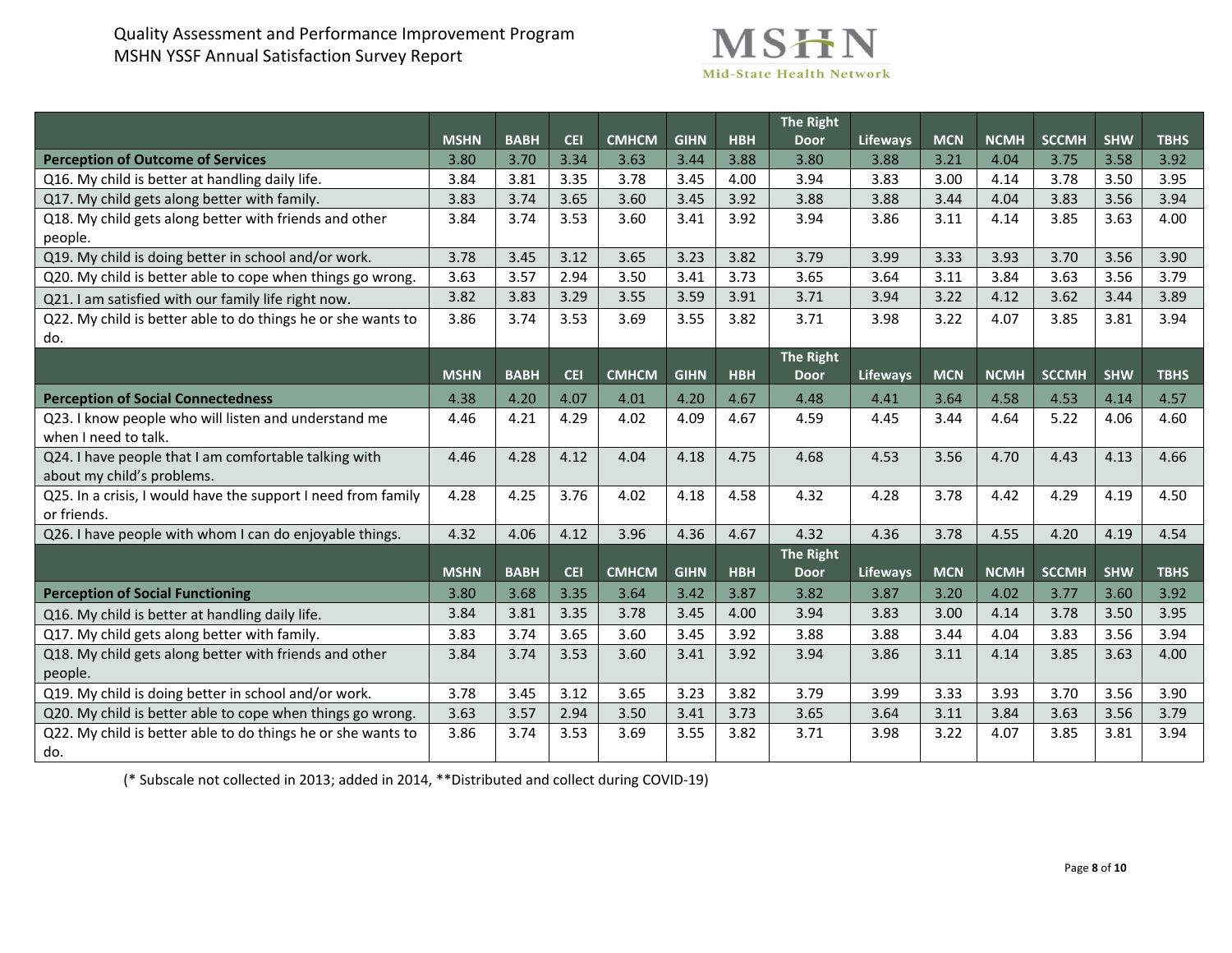

# Appendix C. YSS Questions Ranked

Scale 1-5 with 5 being in agreement. Green indicates most agreement; Red indicates the least agreement.

| <b>Questions</b>                                                                    | <b>MSHN</b> | <b>BABH</b> | <b>CEI</b> | <b>CMHCM</b> | <b>GIHN</b> | <b>HBH</b> | <b>The</b><br><b>Right</b><br><b>Door</b> | <b>Lifeways</b> | <b>MCN</b> | <b>NCMH</b> | <b>SCCMH</b> | <b>SHW</b> | <b>TBHS</b> |
|-------------------------------------------------------------------------------------|-------------|-------------|------------|--------------|-------------|------------|-------------------------------------------|-----------------|------------|-------------|--------------|------------|-------------|
| Q14. Staff spoke with me in a way that I understand.                                | 4.70        | 4.43        | 4.82       | 4.57         | 4.45        | 4.83       | 4.82                                      | 4.71            | 4.33       | 4.88        | 4.66         | 4.56       | 4.85        |
| Q12. Staff treated me with respect.                                                 | 4.70        | 4.48        | 4.65       | 4.49         | 4.50        | 4.83       | 4.76                                      | 4.74            | 4.22       | 4.84        | 4.59         | 4.56       | 4.89        |
| Q13. Staff respected my family's religious/spiritual beliefs.                       | 4.63        | 4.31        | 4.75       | 4.44         | 4.32        | 4.75       | 4.79                                      | 4.64            | 4.33       | 4.89        | 4.53         | 4.31       | 4.85        |
| Q15. Staff were sensitive to my cultural/ethnic background.                         | 4.62        | 4.22        | 4.71       | 4.46         | 4.45        | 4.75       | 4.82                                      | 4.61            | 4.33       | 4.88        | 4.46         | 4.44       | 4.86        |
| Q8. The location of services was convenient for us.                                 | 4.61        | 4.42        | 4.71       | 4.41         | 4.50        | 4.75       | 4.71                                      | 4.62            | 4.11       | 4.77        | 4.56         | 4.31       | 4.78        |
| Q3. I helped to choose my child's treatment goals.                                  | 4.60        | 4.22        | 4.29       | 4.31         | 4.36        | 4.67       | 4.74                                      | 4.69            | 4.33       | 4.77        | 4.59         | 4.56       | 4.80        |
| Q9. Services were available at times that were convenient for us.                   | 4.51        | 4.30        | 4.24       | 4.24         | 4.23        | 4.67       | 4.59                                      | 4.58            | 3.89       | 4.65        | 4.49         | 4.31       | 4.73        |
| Q2. I helped to choose my child's services.                                         | 4.46        | 4.13        | 3.88       | 4.18         | 4.27        | 4.67       | 4.53                                      | 4.57            | 4.22       | 4.58        | 4.29         | 4.44       | 4.78        |
| Q23. I know people who will listen and understand me when I need to<br>talk.        | 4.46        | 4.21        | 4.29       | 4.02         | 4.09        | 4.67       | 4.59                                      | 4.45            | 3.44       | 4.64        | 5.22         | 4.06       | 4.60        |
| Q24. I have people that I am comfortable talking with about my child's<br>problems. | 4.46        | 4.28        | 4.12       | 4.04         | 4.18        | 4.75       | 4.68                                      | 4.53            | 3.56       | 4.70        | 4.43         | 4.13       | 4.66        |
| Q4. The people helping my child stuck with us no matter what.                       | 4.45        | 4.19        | 4.12       | 4.04         | 4.24        | 4.83       | 4.68                                      | 4.46            | 3.78       | 4.70        | 4.37         | 4.31       | 4.76        |
| Q1. Overall, I am satisfied with the services my child received.                    | 4.42        | 4.22        | 3.47       | 4.06         | 4.32        | 4.58       | 4.59                                      | 4.50            | 4.11       | 4.53        | 4.44         | 4.25       | 4.73        |
| Q26. I have people with whom I can do enjoyable things.                             | 4.32        | 4.06        | 4.12       | 3.96         | 4.36        | 4.67       | 4.32                                      | 4.36            | 3.78       | 4.55        | 4.20         | 4.19       | 4.54        |
| Q10. My family got the help we wanted for my child.                                 | 4.30        | 4.07        | 3.29       | 3.86         | 4.09        | 4.67       | 4.38                                      | 4.38            | 3.67       | 4.45        | 4.32         | 4.25       | 4.68        |
| Q25. In a crisis, I would have the support I need from family or friends.           | 4.28        | 4.25        | 3.76       | 4.02         | 4.18        | 4.58       | 4.32                                      | 4.28            | 3.78       | 4.42        | 4.29         | 4.19       | 4.50        |
| Q6. I participated in my child's treatment.                                         | 4.23        | 4.37        | 4.71       | 4.45         | 4.09        | 4.75       | 4.79                                      | 3.35            | 4.00       | 4.70        | 4.54         | 4.50       | 4.79        |
| Q11. My family got as much help as we needed for my child.                          | 4.20        | 4.06        | 3.18       | 3.71         | 3.86        | 4.58       | 4.44                                      | 4.26            | 3.56       | 4.34        | 4.15         | 4.00       | 4.64        |
| Q5. I felt my child had someone to talk to when she/he was troubled.                | 4.14        | 4.15        | 3.76       | 4.00         | 4.33        | 4.83       | 4.53                                      | 3.56            | 3.78       | 4.50        | 4.32         | 4.13       | 4.77        |
| Q7. The services my child and/or family received were right for us.                 | 4.12        | 4.21        | 3.71       | 4.04         | 4.18        | 4.75       | 4.47                                      | 3.47            | 3.78       | 4.47        | 4.44         | 4.44       | 4.76        |
| Q22. My child is better able to do things he or she wants to do.                    | 3.86        | 3.74        | 3.53       | 3.69         | 3.55        | 3.82       | 3.71                                      | 3.98            | 3.22       | 4.07        | 3.85         | 3.81       | 3.94        |
| Q18. My child gets along better with friends and other people.                      | 3.84        | 3.74        | 3.53       | 3.60         | 3.41        | 3.92       | 3.94                                      | 3.86            | 3.11       | 4.14        | 3.85         | 3.63       | 4.00        |
| Q16. My child is better at handling daily life.                                     | 3.84        | 3.81        | 3.35       | 3.78         | 3.45        | 4.00       | 3.94                                      | 3.83            | 3.00       | 4.14        | 3.78         | 3.50       | 3.95        |
| Q17. My child gets along better with family.                                        | 3.83        | 3.74        | 3.65       | 3.60         | 3.45        | 3.92       | 3.88                                      | 3.88            | 3.44       | 4.04        | 3.83         | 3.56       | 3.94        |
| Q21. I am satisfied with our family life right now.                                 | 3.82        | 3.83        | 3.29       | 3.55         | 3.59        | 3.91       | 3.71                                      | 3.94            | 3.22       | 4.12        | 3.62         | 3.44       | 3.89        |
| Q19. My child is doing better in school and/or work.                                | 3.78        | 3.45        | 3.12       | 3.65         | 3.23        | 3.82       | 3.79                                      | 3.99            | 3.33       | 3.93        | 3.70         | 3.56       | 3.90        |
| Q20. My child is better able to cope when things go wrong.                          | 3.63        | 3.57        | 2.94       | 3.50         | 3.41        | 3.73       | 3.65                                      | 3.64            | 3.11       | 3.84        | 3.63         | 3.56       | 3.79        |